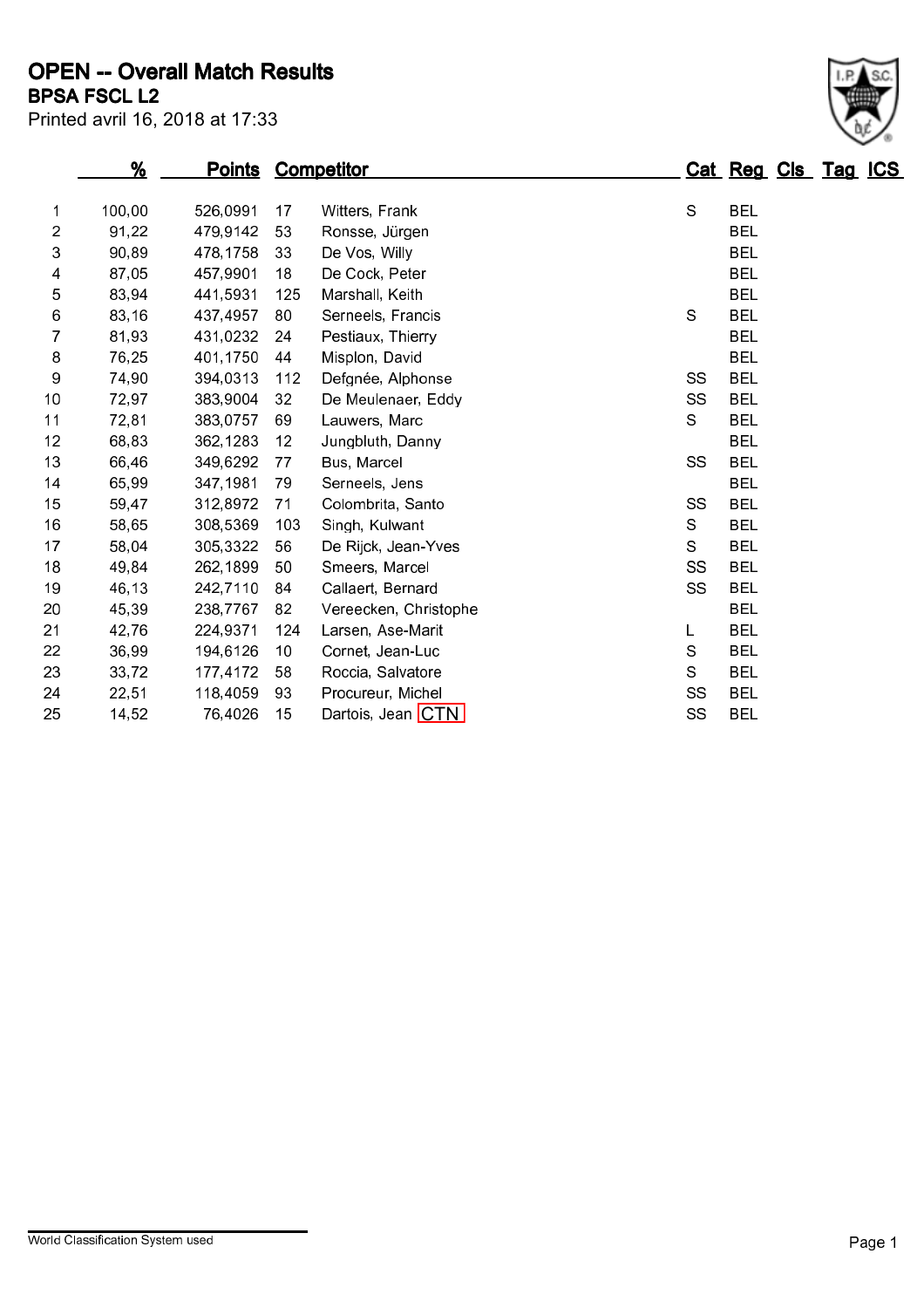PRODUCTION -- Overall Match Results

Printed avril 16, 2018 at 17:33

## BPSA FSCL L2

|    | <u>%</u> |          |                 | <b>Points Competitor</b> |               | Cat Reg Cls Tag ICS |  |  |
|----|----------|----------|-----------------|--------------------------|---------------|---------------------|--|--|
| 1  | 100,00   | 478,2454 | 1               | Ghijselings, Maxime      |               | <b>BEL</b>          |  |  |
| 2  | 97,67    | 467,1212 | $\overline{4}$  | Somers, Morgan           |               | <b>BEL</b>          |  |  |
| 3  | 93,86    | 448,8700 | 45              | Sabbe, Pieter            |               | <b>BEL</b>          |  |  |
| 4  | 91,77    | 438,8749 | 116             | Demezel, Joel            | $\mathbb S$   | <b>BEL</b>          |  |  |
| 5  | 87,79    | 419,8452 | $\overline{2}$  | Duro, Jeremie            |               | <b>BEL</b>          |  |  |
| 6  | 87,75    | 419,6778 | 51              | Mariën, Gerrit           |               | <b>BEL</b>          |  |  |
| 7  | 87,17    | 416,8893 | 26              | Brochard, Pierre         | S             | <b>BEL</b>          |  |  |
| 8  | 86,43    | 413,3524 | 34              | Callaert, Danny          | SS            | <b>BEL</b>          |  |  |
| 9  | 83,72    | 400,3947 | 75              | Trifunovic, Branko       |               | <b>BEL</b>          |  |  |
| 10 | 83,36    | 398,6730 | 100             | Martin, Eric             |               | <b>BEL</b>          |  |  |
| 11 | 82,67    | 395,3871 | $5\phantom{.0}$ | Vandraye, Sébastien      |               | <b>BEL</b>          |  |  |
| 12 | 82,39    | 394,0101 | 110             | Nuyts, Tom               |               | <b>BEL</b>          |  |  |
| 13 | 80,43    | 384,6751 | 42              | Ketelaers, Johan         |               | <b>BEL</b>          |  |  |
| 14 | 77,08    | 368,6541 | 41              | Platéus, Raymond         | SS            | <b>BEL</b>          |  |  |
| 15 | 75,53    | 361,2383 | 35              | Van Roy, Erwin           |               | <b>BEL</b>          |  |  |
| 16 | 74,69    | 357,1939 | 21              | Warichet, Carl CTN       | $\mathbf S$   | <b>BEL</b>          |  |  |
| 17 | 74,61    | 356,8335 | 67              | Vercammen, Peter         |               | <b>BEL</b>          |  |  |
| 18 | 70,31    | 336,2540 | 20              | Bodart, Olivier CTN      |               | <b>BEL</b>          |  |  |
| 19 | 69,39    | 331,8314 | 65              | Bos, Ruud                |               | <b>BEL</b>          |  |  |
| 20 | 69,17    | 330,8105 | 38              | Witpas, Eddy             | ${\mathbb S}$ | <b>BEL</b>          |  |  |
| 21 | 67,63    | 323,4573 | 9               | Collard, Stéphane        |               | <b>BEL</b>          |  |  |
| 22 | 63,94    | 305,7878 | 22              | Plumier, Fredy CTN       | SS            | <b>BEL</b>          |  |  |
| 23 | 62,68    | 299,7713 | 43              | Depoorter, Eric          | ${\mathsf S}$ | <b>BEL</b>          |  |  |
| 24 | 62,34    | 298,1223 | 55              | Deleu, Carl              | ${\mathsf S}$ | <b>BEL</b>          |  |  |
| 25 | 60,75    | 290,5376 | 49              | Deom, Jean-Jacques       | S             | <b>BEL</b>          |  |  |
| 26 | 59,87    | 286,3052 | 11              | Bernier, Axel            |               | <b>BEL</b>          |  |  |
| 27 | 59,39    | 284,0376 | 66              | Cael, Kristof            |               | <b>BEL</b>          |  |  |
| 28 | 57,64    | 275,6705 | 62              | Dessart, Luc             | ${\mathbb S}$ | <b>BEL</b>          |  |  |
| 29 | 52,75    | 252,2574 | 118             | Luyts, Gunther           |               | <b>BEL</b>          |  |  |
| 30 | 51,85    | 247,9535 | 102             | Martinus, Patrick CTN    | SS            | <b>BEL</b>          |  |  |
| 31 | 51,56    | 246,5806 | 6               | Cauderlier, Christian    | SS            | <b>BEL</b>          |  |  |
| 32 | 51,09    | 244,3285 | $\mathfrak{Z}$  | Quintin, Philippe        | ${\mathbb S}$ | <b>BEL</b>          |  |  |
| 33 | 51,05    | 244,1542 | 101             | Van der Haegen, Sam      |               | <b>BEL</b>          |  |  |
| 34 | 50,65    | 242,2261 | 23              | Vanbeersel, Fernand CTN  | SS            | <b>BEL</b>          |  |  |
| 35 | 49,34    | 235,9777 | 63              | Dury, Stéphane           |               | <b>BEL</b>          |  |  |
| 36 | 47,15    | 225,4949 | 119             | Ellegiers, Christophe    |               | <b>BEL</b>          |  |  |
| 37 | 40,03    | 191,4561 | 76              | De Vos, Stefan           |               | <b>BEL</b>          |  |  |
| 38 | 38,45    | 183,8625 | 99              | Cadet, Franck            |               | <b>BEL</b>          |  |  |
| 39 | 33,44    | 159,9078 | 107             | Van Olst, Rik            |               | <b>BEL</b>          |  |  |
| 40 | 26,30    | 125,7667 | 105             | Loppe, Thierry           |               | <b>BEL</b>          |  |  |
| 41 | 25,79    | 123,3227 | 98              | Glingani, Jean-Louis     | SS            | <b>BEL</b>          |  |  |
| 42 | 14,85    | 71,0017  | 106             | Sprimont, Stéphane       | S             | <b>BEL</b>          |  |  |
|    |          |          |                 |                          |               |                     |  |  |

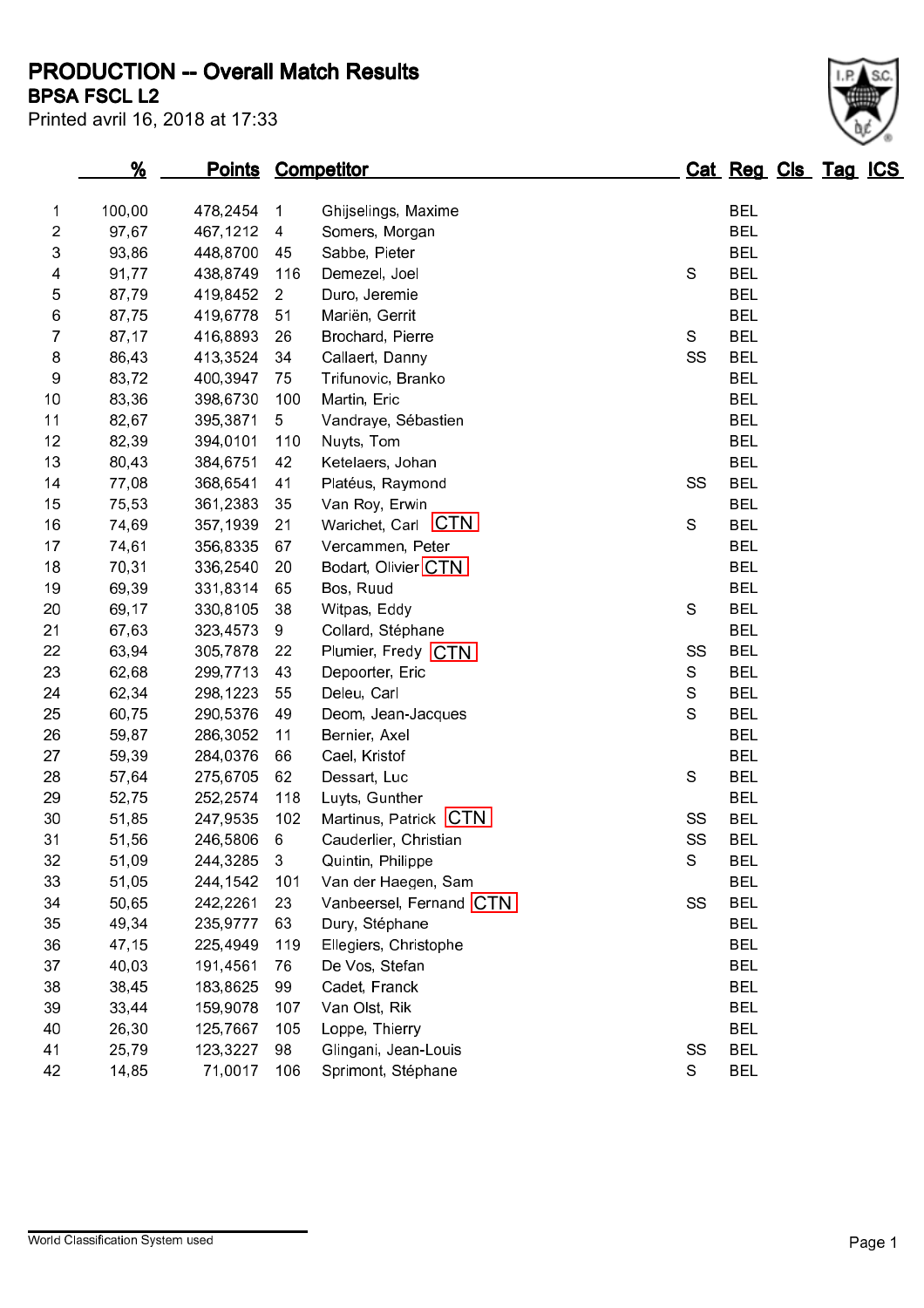STANDARD -- Overall Match Results

Printed avril 16, 2018 at 17:33

## BPSA FSCL L2

|                | %      |          |                | <b>Points Competitor</b> |               | Cat Reg Cls Tag ICS |  |  |
|----------------|--------|----------|----------------|--------------------------|---------------|---------------------|--|--|
| 1              | 100,00 | 513,0168 | 68             | Saudemont, Tom           |               | <b>BEL</b>          |  |  |
| $\overline{c}$ | 92,77  | 475,9306 | 70             | Roosen, Alwin            |               | <b>BEL</b>          |  |  |
| 3              | 92,57  | 474,9022 | 46             | Margodt, Steve           |               | <b>BEL</b>          |  |  |
| 4              | 90,03  | 461,8652 | 117            | Demezel, Guillaume       |               | <b>BEL</b>          |  |  |
| 5              | 87,23  | 447,4895 | 57             | Zachariadis, Antonios    |               | <b>BEL</b>          |  |  |
| 6              | 80,42  | 412,5829 | 27             | Constant, John           |               | <b>BEL</b>          |  |  |
| 7              | 80,23  | 411,6090 | 85             | Leclercq, Fabien         |               | <b>BEL</b>          |  |  |
| 8              | 77,32  | 396,6801 | 115            | Kolmann, Paul            | $\mathbf S$   | <b>BEL</b>          |  |  |
| 9              | 76,03  | 390,0720 | $\overline{7}$ | Sempels, Gijsbert        |               | <b>BEL</b>          |  |  |
| 10             | 73,71  | 378,1615 | 37             | Bogaert, Patrick         |               | <b>BEL</b>          |  |  |
| 11             | 73,30  | 376,0598 | 109            | Deschepper, David        |               | <b>BEL</b>          |  |  |
| 12             | 71,86  | 368,6574 | 19             | Moortgat, Karel          | ${\mathbb S}$ | <b>BEL</b>          |  |  |
| 13             | 67,40  | 345,7574 | 14             | Van Der Meeren, Tom      |               | <b>BEL</b>          |  |  |
| 14             | 66,88  | 343,1065 | 40             | Lacroix, Christian       | ${\mathbb S}$ | <b>BEL</b>          |  |  |
| 15             | 64,05  | 328,5796 | 31             | Rudenko, Oleg            | S             | <b>BEL</b>          |  |  |
| 16             | 53,34  | 273,6238 | 88             | Devos, Thierry           | ${\mathsf S}$ | <b>BEL</b>          |  |  |
| 17             | 52,93  | 271,5190 | 111            | Rouire, Johny            |               | <b>BEL</b>          |  |  |
| 18             | 51,72  | 265,3530 | 81             | Buys, Gunther            |               | <b>BEL</b>          |  |  |
| 19             | 51,50  | 264,2263 | 54             | Van Damme, Franky        | S             | <b>BEL</b>          |  |  |
| 20             | 51,41  | 263,7399 | 86             | Flament, Etienne         | $\rm S$       | <b>BEL</b>          |  |  |
| 21             | 50,96  | 261,4133 | 89             | Heynen, Christian        | ${\mathsf S}$ | <b>BEL</b>          |  |  |
| 22             | 48,81  | 250,3992 | 78             | Bachot, Patrick          | ${\mathbb S}$ | <b>BEL</b>          |  |  |
| 23             | 48,78  | 250,2489 | 28             | De Cock, Marc            | SS            | <b>BEL</b>          |  |  |
| 24             | 48,01  | 246,2824 | 47             | Mattelaere, Frederik     |               | <b>BEL</b>          |  |  |
| 25             | 44,97  | 230,6836 | 126            | Goris, Walter            |               | <b>BEL</b>          |  |  |
| 26             | 44,89  | 230,3048 | 25             | Mailly, Roland           | SS            | <b>BEL</b>          |  |  |
| 27             | 44,42  | 227,8657 | 36             | Tielman, Rocky           | $\rm S$       | <b>BEL</b>          |  |  |
| 28             | 43,74  | 224,3927 | 39             | Metior, Marc             | $\mathbf S$   | <b>BEL</b>          |  |  |
| 29             | 43,23  | 221,7607 | 94             | Vanhaelst, Ebbo          |               | <b>BEL</b>          |  |  |
| 30             | 42,38  | 217,4149 | 90             | Heynen, Thomas           |               | <b>BEL</b>          |  |  |
| 31             | 40,18  | 206,1121 | 61             | Burton, Hubert           | $\mathbb S$   | <b>BEL</b>          |  |  |
| 32             | 38,19  | 195,9353 | 59             | Roccia, Paola            | L             | BEL                 |  |  |
| 33             | 36,77  | 188,6435 | 87             | Vandaudenard, Sébastien  |               | <b>BEL</b>          |  |  |
| 34             | 35,34  | 181,3115 | 114            | Vos, Dorine              | L             | <b>BEL</b>          |  |  |
| 35             | 33,94  | 174,1125 | 97             | Collin, Olivier          |               | <b>BEL</b>          |  |  |
| 36             | 30,31  | 155,4889 | 83             | D'Haeseleer, Mattis      |               | <b>BEL</b>          |  |  |
| 37             | 25,83  | 132,4946 | 60             | Pellaers, Michel         | SS            | <b>BEL</b>          |  |  |
| 38             | 25,53  | 130,9764 | 122            | Aelbrecht, Bjorn         |               | <b>BEL</b>          |  |  |
| 39             | 21,76  | 111,6136 | 64             | Bernard, Eddy            | ${\mathbb S}$ | <b>BEL</b>          |  |  |
| 40             | 11,05  | 56,6737  | 108            | Glomm, Christel          | L             | <b>BEL</b>          |  |  |
|                |        |          |                |                          |               |                     |  |  |